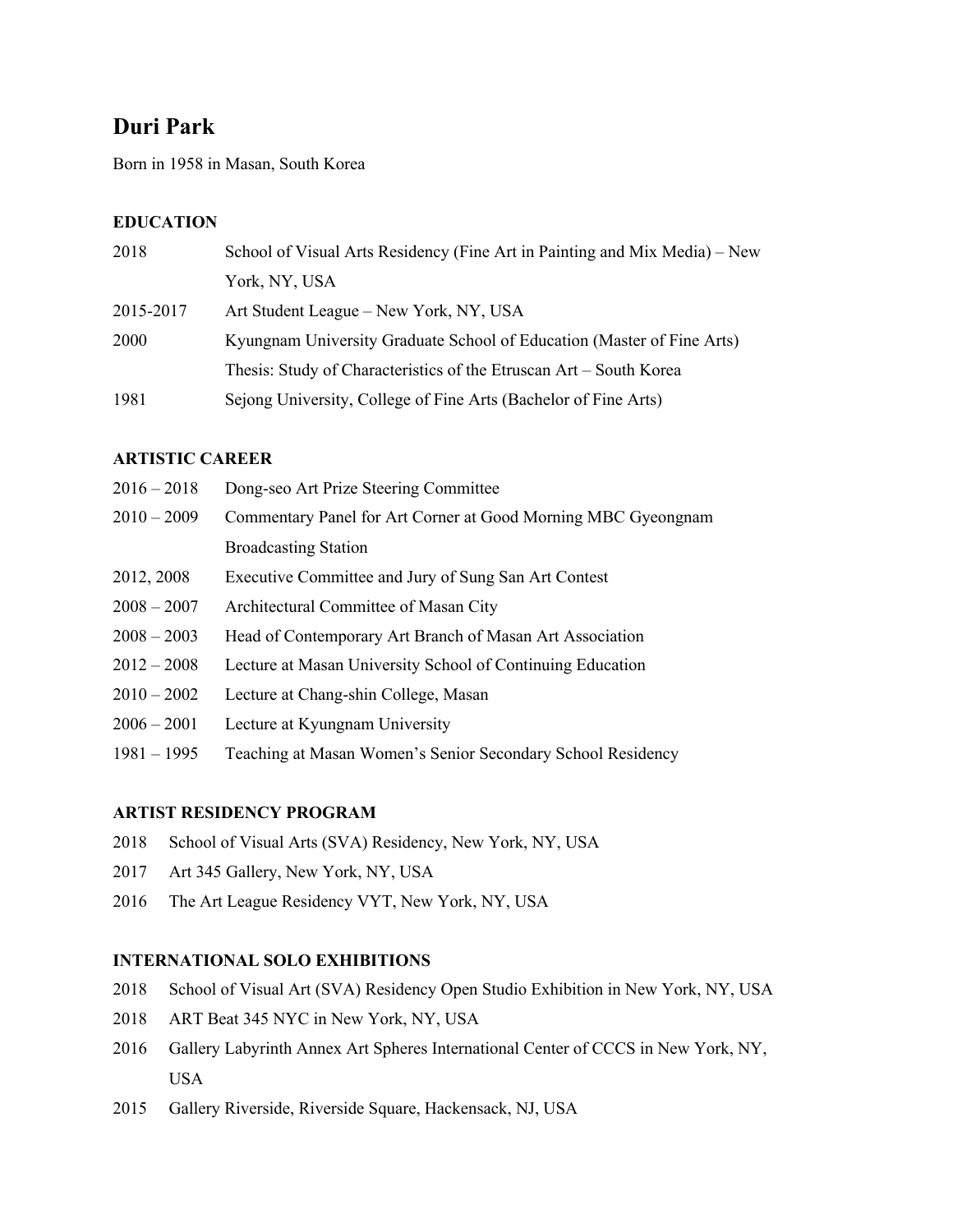- Invitational, Embassy of Korea in Italy
- Invitational, Tinan City Culture center Museumper, Taiwan
- Invitation, The Forest of Meditation, The Joongang News Paper Co, Art Hall, San Francisco, USA
- Invitation, The Forest of Medication, Biz Gallery, San Francisco, USA
- Fuji Gallery New Year's Invitational Exhibition, Osaka, Japan
- Invitational, Fuji Gallery, Osaka, Japan
- Gallery Etienne de Cojang, Paris, France

#### **DOMESTIC SOLO EXHIBITIONS**

- 2021 Songwon Gallery Invitational Exhibition (Kyungnam Steel 30<sup>th</sup> Invitational Exhibition), Changwon, South Korea
- Insa Art Center, Duri Park Sound of Forest, Seoul, South Korea
- El Picasso Gallery Invitational Exhibition, Busan, South Korea
- Forest Gallery Invitational Exhibition, Changwon, South Korea
- Sejong Gallery Invitational Exhibition, Sejong Gallery, Seoul, South Korea
- The Secret of Forest, Insa Art Center, Seoul, South Korea
- The Secret of Forest, Sung San Art Hall, Changwon, South Korea
- Muhak Group, Open Street Gallery Exhibition, Changwon, South Korea
- 'Duri Park' organized by Alternative Space Maru, Changwon, South Korea
- Lotte Department Store Gallery, Changwon in South Korea
- 'Mural with Duri Park' organized by MBC Gyeongnam, MBC Gyeongnam Art Hall, Changwon, South Korea
- Art Gallery Opening Exhibition, Cheonggye, Art Gallery, Seoul, South Korea
- 14th Dong-seo Award Winner Invitational Exhibition, Dong-seo Gallery in South Korea
- Invitational Show, Ios Gallery, Seoul, South Korea
- Invitational Exhibition Daewoo Department in Store Gallery, South Korea
- Lotte Department Store Gallery, Masan, South Korea
- Yeagajok Gallery, Seoul, South Korea
- Dansung Gallery, Seoul, South Korea
- Daewoo Department Store Gallery, Masan, South Korea
- Shinsegae Department Store Art Hall, Masan, South Korea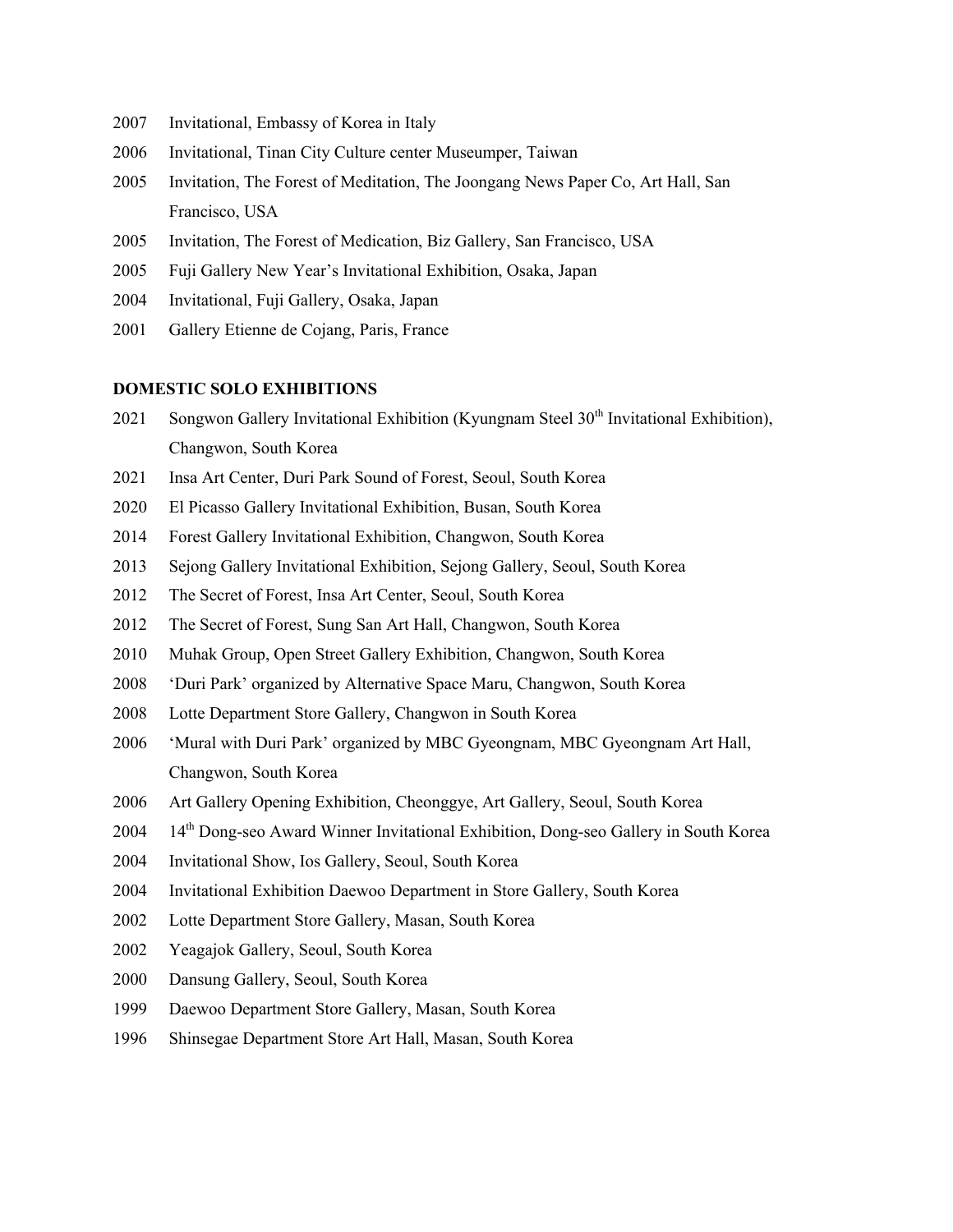#### **SELECTED INTERNATIONAL EXHIBITIONS**

- 10 Art Competition Archives Featured in Portfolio Magazine
- Del Rosari Class Show Harriman Matson Gallery, New York, NY, USA
- 2018 BYOW NYC Edition Show, New York, NY, USA
- Art Box Project Exhibition / Art Box Gallery, New York, NY, USA
- Ronnie Landfield Class Show Harriman Matson Gallery, New York, NY, USA
- 2016 Holiday in Show, Gallery RSVP in New York, NY, USa
- 'China Fushun Artists Exchanging Show', Fuschun, China
- 'International Art Exhibition', Fuji Gallery, Osaka, Japan
- 'International Art Exchange', Austria
- 'Contemporary Art Exchange Fair', Vienna, Austria
- 'The Reflection of Nature', Bangkok, Thailand
- 'Contemporary Art in Sweden', Stockholm, Sweden
- 'Russia International Exchanging Exhibition', Strasbourg, Russia

### **SELECTED DOMESTIC EXHIBITIONS**

- Gimhae Watercolor Association Planning Invitation Exhibition / Gimhaebu Cultural Center Space, Gimahe, South Korea
- 30 Gyeongnam Artists Exhibition / Changwon Museum, Changwon, South Korea
- Invitational Exhibition of 30 Individual Artists in Gyeongnam / Insa Art Center, Gyeongnam Gallery, Seoul, South Korea
- Art Gallery In The Forest With Good Days / Insa Art Center, Gyeongnam Gallery, Seoul, South Korea
- Dongseo Art Award-Winning Artist Invitation Exhibition / 3.15 Art Center, Changwon, South Korea
- Drama Sponsorship 'Uncontrollably Fond' Commemorative National Exhibiton, Park YoungDeok Gallery, Lotte Department Store Gallery, South Korea
- Oh SeungWoo Art Museum Invitational Exhibition (Spring Exhibition), Mooan, South Korea
- Yeosu International Art Fair, Yeosu, South Korea
- Dongseo Art Award Winner Invitation Exhibition / 3.15 Art Center, Changwon, South Korea
- 2015 Kim Jong Yong  $100<sup>th</sup>$  Anniversary Exhibition, Changwon, South Korea
- Sight by Spring Invitational Exhibition, Oh Seung Woo Museum, Mooan, South Korea
- Gyeongnam Art-Now, Gyeongnam Art Museum, Changwon, South Korea
- Yeosu International Art Festival Jin Nam Art Museum, Yeosu, South Korea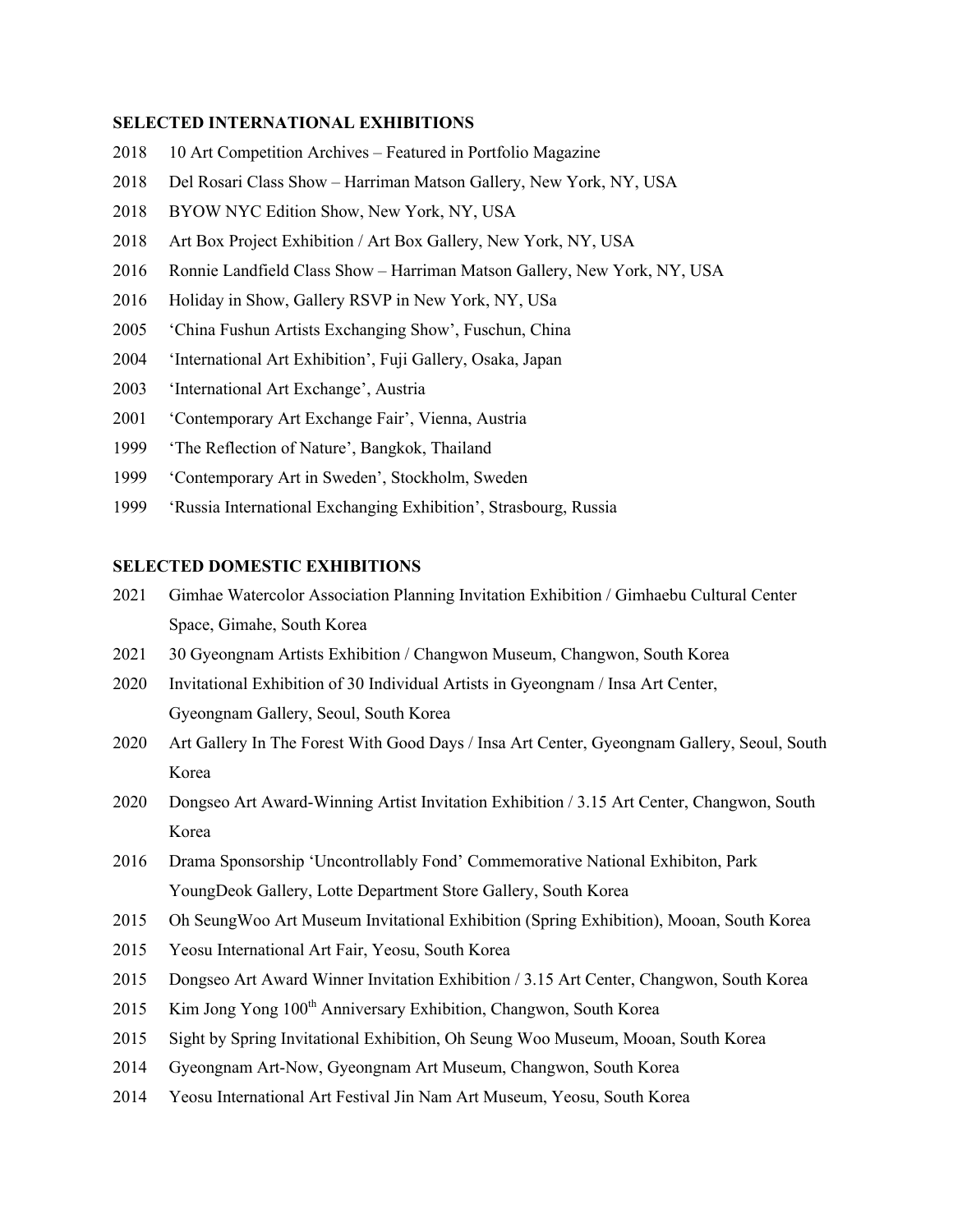- Dongseo Awards Artist Invitational Exhibition, Song Won Gallery, Changwon, South Korea
- The Whole Country Conception Fine Art Exhibition, Ulsan Cultural Center, Ulsan, South Korea
- Dongseo Awards Artist Invitational Exhibition / 3.15 Art Center, Changwon, South Korea
- Korea Modern Art Festival, Seoul Museum, Seoul, South Korea
- 'Celebrating Andong Hahoe World Heritage Town': Andong Art Center, South Korea
- 2012 'Celebrating Yeosu World Culture Expo', Jinnan Cultural Center, Yeosu, South Korea
- '14 Contemporary Artists Exchange Project', Daishan Museum, Changwon, South Korea
- '15 Artists of Busan, Ulsan, Kyeongnam, Busan Museum of Modern Art, Busan,Korea
- 'Ansan Culture Arts Center Memorial Invitation', Ansan Arts Center, Ansan, South Korea
- 'Gyeongnam Contemporary Artists', Changwon Art Center, Changwon, South Korea
- 'Contemporary Figure Artists of Busan, Ulsan, Kyeongnam', Busan Museum of ModernArt, South Korea
- 'Harmony and Communication, 3.15 Art Center , Changwon, South Korea
- 'Youngnam contemporary artists', Daishan Museum, Changwon,South Korea
- 2009 'Southern-Kyeongsangdo Art Auction', Sungsan Art, Changwon, South Korea
- 'Open Studio Artists', Masan Art Center, Changwon, South Korea
- 'East-West Art Today', Gyeongnam Art Museum, Changwon, South Korea
- Daegu MBC Auction, Daegu MBC Hall, South Korea
- Sungsan Art Exhibition, Sungsan Art Hall, Changwon, South Korea
- Performance 'The Room of Lin': Gimhae Cultural Survey, organized by Ministry of Culture and Tourism, Clay Art Museum, Gimhae, South Korea
- 'Sungsan Art Invitational', Sungsan Hall, Changwon, South Korea
- 'Sejong Alumni Painting', Sejong Cultural Center, Seoul, South Korea
- 'Site & Site', Kyeongnam Art Museum, Changwon, South Korea
- 'Republic of Korea Contemporary Artists Festival', Sejong Cultural Center, South Korea
- 'A School for Nepal Bajeunge', Changwon National University Exhibition Hall, Changwon, South Korea
- 'May Art Festival Exhibition', Dongseo Gallery, Masan, South Korea
- 'Homely Nature, Strange Nature', Maru Alternative Space, Changwon, South Korea
- 'Love for Home Tour Show: Kyeongnam Artists, Masan, Jinju, Ham-an, South Korea
- 'Museum Delivered' organized by National Museum of Contemporary Art, Samjin Museum, Masan, South Korea
- Changshin University Professor's Art Fair, Daewoo Galelry, Masan, South Korea
- Wolgan Misul 20th Anniversary Exhibition, Lmlip Art Museum, Gonju, South Korea
- Sea Art Fair, Masan, South Korea